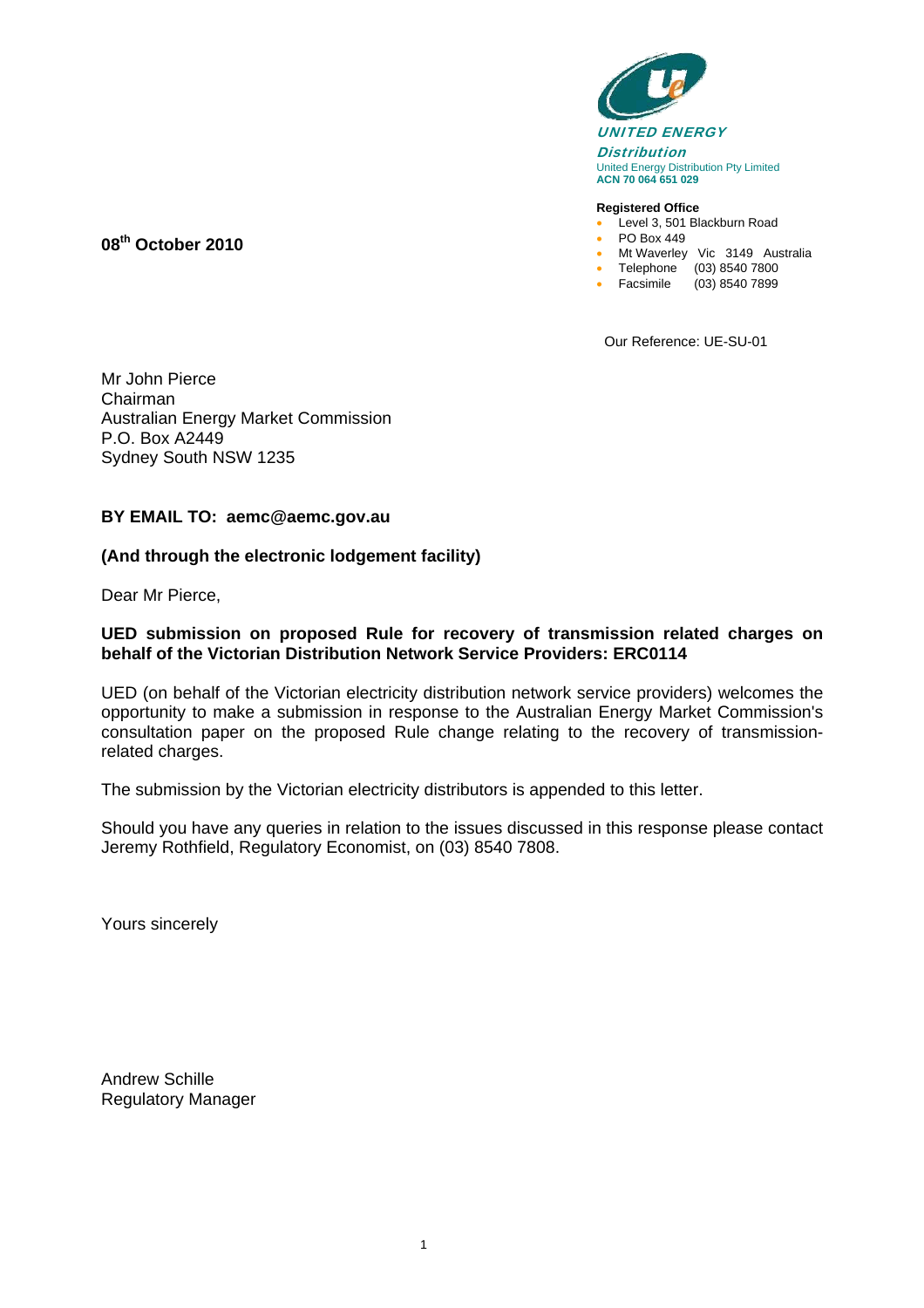Multinet Group Holdings Pty Ltd **ACN 104 036 937**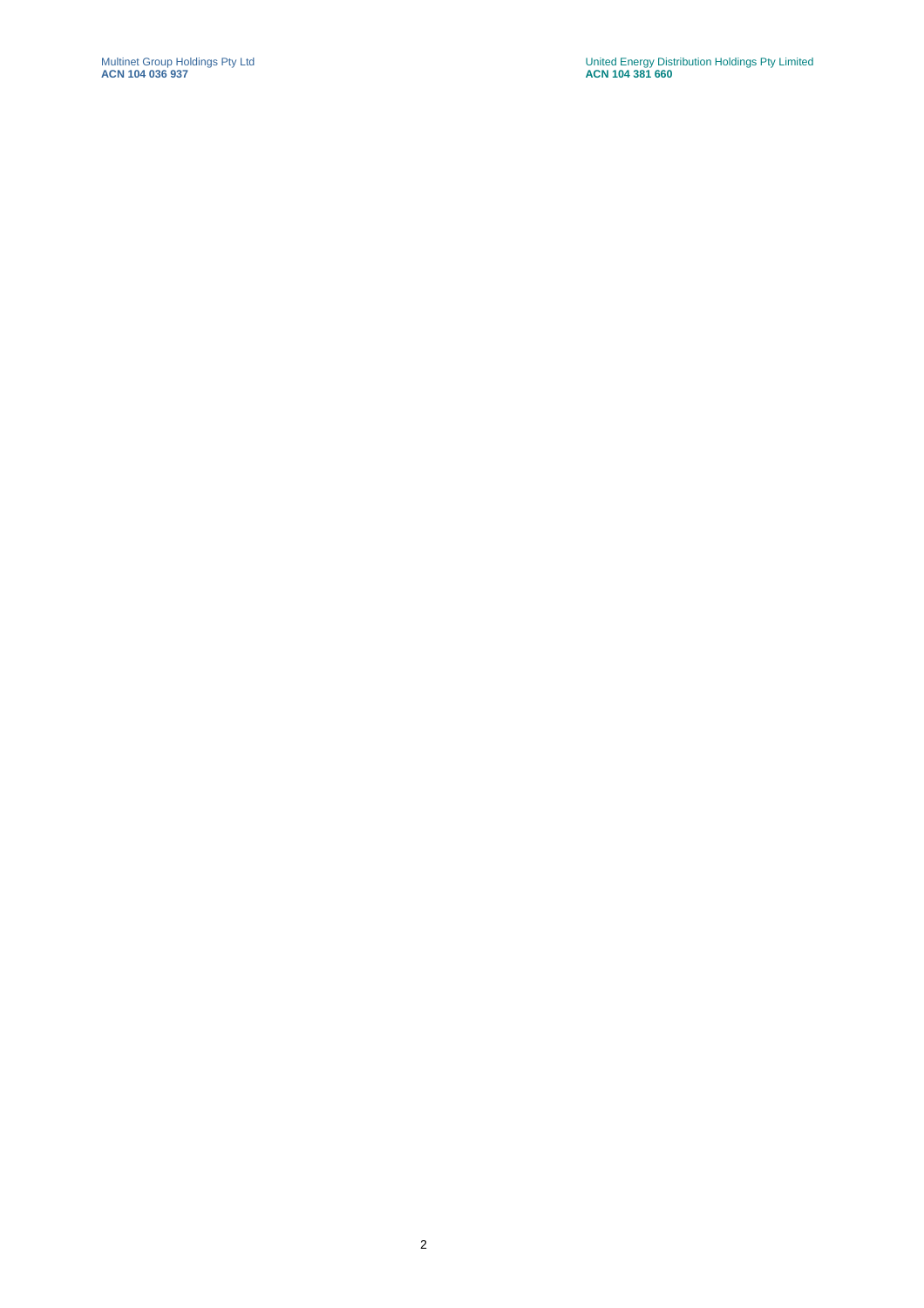# **Victorian DNSPs' response to AEMC consultation paper on recovery of transmission-related charges (rule 6.18.7)**

**Prepared jointly by the Victorian Electricity Distribution Businesses**

**8 October 2010** 

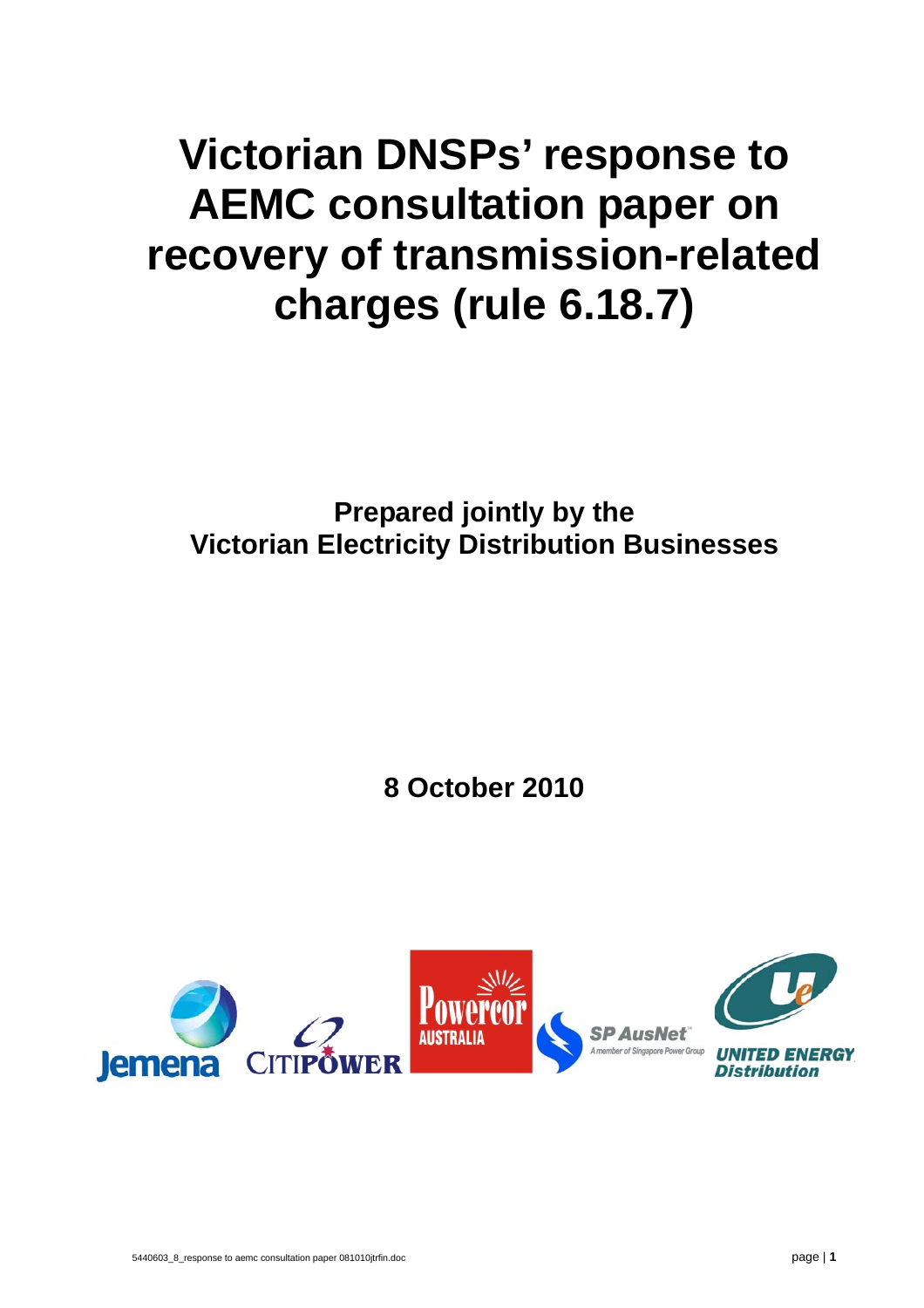# **Victorian DNSPs response to AEMC consultation paper on recovery of transmission-related charges (rule 6.18.7)**

# **1 Background and introduction**

The Victorian DNSPs emphasise that the proposed rule change seeks to do no more than to clarify and to make explicit what is required to be included in the annual pricing proposal process. The proposed rule change goes no further than current regulatory practice in relation to the pass through of what are considered to be "transmission-related" costs. To demonstrate this, section 1.1 describes current regulatory practice in Victoria under the Electricity Distribution Price Review 2006 to 2010. Section 0 describes the AER's current regulatory practice as it is applied in NSW, Queensland and South Australia.

# **1.1 Current regulatory practice in Victoria**

Under the current arrangements in Victoria, DNSPs are required to submit proposed "transmission tariffs".1 The term "transmission tariffs" is defined to mean: "the tariffs for *transmission services* which recover those costs defined in the Maximum Transmission Revenue formula in clause 3.3.2(i)". The term "transmission services" is defined to mean: "connection to, and use of, the *transmission system*".

The costs defined in the Maximum Transmission Revenue (**MTR**) formula are set out in the table below.

| <b>Maximum Transmission Revenue (MTR</b> <sub>t</sub> ) |                                                                                                                                                                                                                                                                                                                                                                                       | Where represented in<br>proposed rule change                                                                                                                                                                                  |
|---------------------------------------------------------|---------------------------------------------------------------------------------------------------------------------------------------------------------------------------------------------------------------------------------------------------------------------------------------------------------------------------------------------------------------------------------------|-------------------------------------------------------------------------------------------------------------------------------------------------------------------------------------------------------------------------------|
| $MTR_t = TC_t + G_t - D_t - K_t$                        |                                                                                                                                                                                                                                                                                                                                                                                       |                                                                                                                                                                                                                               |
| $MTR_t$                                                 | Is the maximum revenue the distribution business is<br>allowed to receive from its transmission tariffs from all<br>distribution customers for the calendar year t                                                                                                                                                                                                                    | N/A                                                                                                                                                                                                                           |
| $TC_t$                                                  | Is the aggregate of all charges for connection to and<br>use of the transmission system which the distribution<br>business forecasts it will be required to pay to VENCorp<br>and SPI PowerNet, or any other party holding a<br>Victorian electricity transmission licence, during<br>calendar year t, where payments comply with any<br>relevant guidance in force from time to time | Clause $6.18.7(a)(1)$ : Charges<br>for "transmission services"                                                                                                                                                                |
| $G_{t}$                                                 | Is the amount the distribution business expects to pay<br>embedded generators during calendar year t, where the<br>payments have been verified as compliant by the<br>Commission                                                                                                                                                                                                      | Clause 6.18.7(a)(3):<br>"avoided Customer TUOS<br>charges"                                                                                                                                                                    |
| $D_t$                                                   | Is the revenue which the distribution business forecasts<br>that it will earn during calendar year t from other<br>distribution businesses, in respect of inter-network<br>provider distribution service tariffs net of similar charges<br>which the distribution business expects to pay to other<br>distribution businesses during calendar year t                                  | Clause $6.18.7(a)(2)$ : Charges<br>for "distribution services<br>provided by other Distribution<br>Network Service Providers,<br>net of distribution services<br>provided to other Distribution<br>Network Service Providers" |
| $K_t$                                                   | Is determined in accordance with clause 3.3.3 (being a<br>correction factor to account for any under or over                                                                                                                                                                                                                                                                          | Clause $6.18.7(b)$ and $(c)$                                                                                                                                                                                                  |

 $\overline{a}$ 1 ESC, *Electricity Distribution Price Review 2006-10: Final Decision Volume 2*, December 2008 (**EDPR Final Decision**), p 29.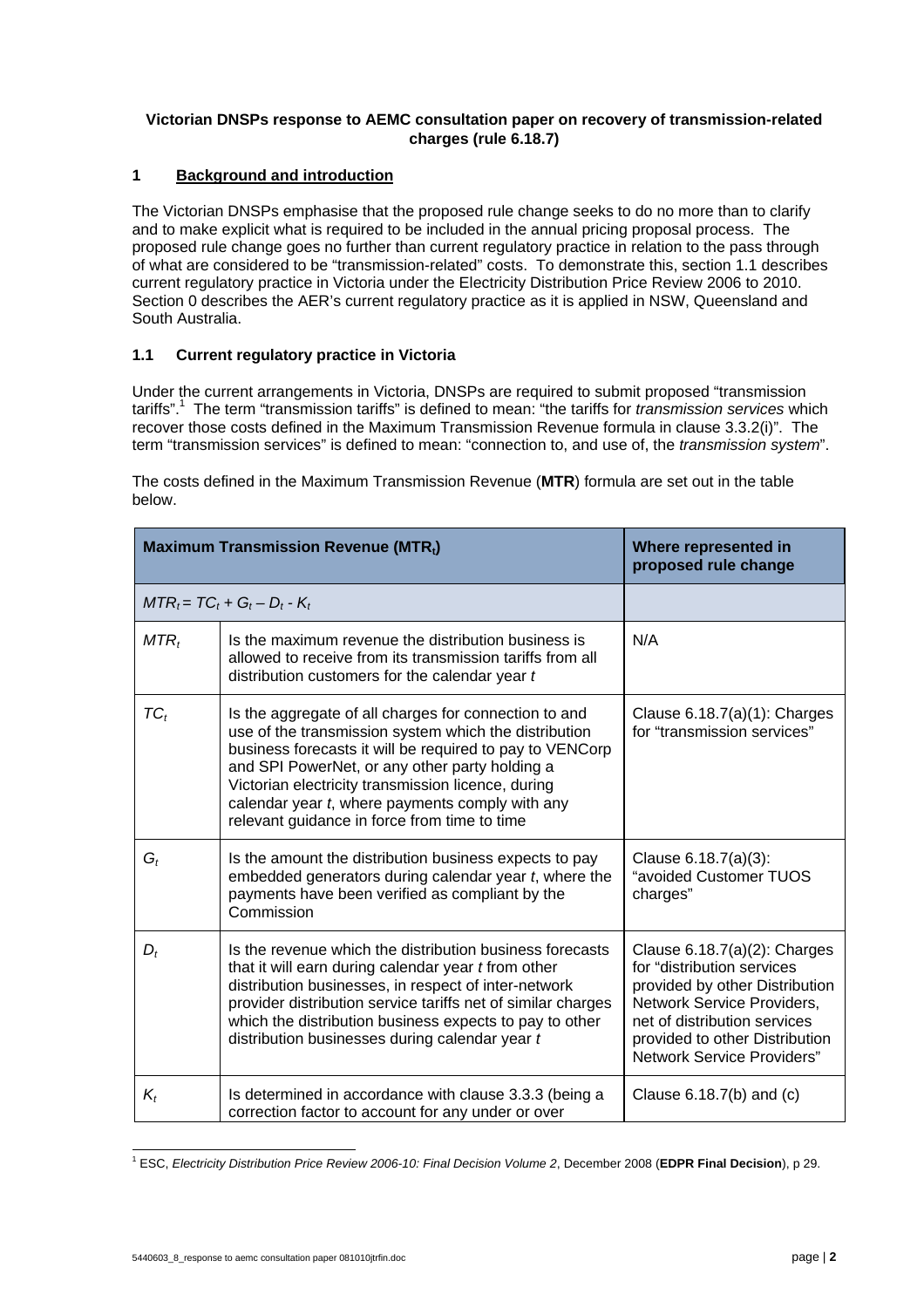| <b>Maximum Transmission Revenue (MTR,)</b>                                              | Where represented in<br>proposed rule change |
|-----------------------------------------------------------------------------------------|----------------------------------------------|
| recovery of actual transmission revenue in relation to<br>allowed transmission revenue) |                                              |

The rule change proposed by the Victorian DNSPs does not go any further than making explicit the charges that the Victorian DNSPs currently pass through in the Maximum Transmission Revenue formula. As discussed in section 1.2 below, the rule change proposed by the Victorian DNSPs is consistent with current regulatory practice in relation to the pass through of what are considered to be "transmission-related" charges.

# **1.2 Current regulatory practice in other jurisdictions**

In distribution determinations applying in NSW, Queensland and South Australia, the AER has provided for the annual pricing proposals submitted by the relevant DNSPs to cover: Transmission charges to be paid to TNSPs; avoided TUOS payments; and inter-DNSP payments.<sup>2</sup> The AER has also approved annual pricing proposals that propose tariffs that provide for the recovery of these elements.<sup>3</sup>

| AER approved categories of costs to be<br>represented in annual pricing proposal<br>process for NSW, Queensland and SA | Where represented in proposed rule change                                                                                                                                                                             |
|------------------------------------------------------------------------------------------------------------------------|-----------------------------------------------------------------------------------------------------------------------------------------------------------------------------------------------------------------------|
| Transmission charges to be paid to TNSPs                                                                               | Clause $6.18.7(a)(1)$ : Charges for "transmission"<br>services"                                                                                                                                                       |
| Avoided TUOS payments                                                                                                  | Clause 6.18.7(a)(3): "avoided Customer TUOS<br>charges"                                                                                                                                                               |
| Inter-DNSP payments                                                                                                    | Clause 6.18.7(a)(2): Charges for "distribution"<br>services provided by other Distribution Network<br>Service Providers, net of distribution services<br>provided to other Distribution Network Service<br>Providers" |

The remainder of this submission addresses the questions raised in the AEMC's consultation paper.

# **2 What charges should be recoverable?**

The Victorian DNSPs submit that all transmission service charges should be recoverable, and that it is appropriate that the annual pricing proposals submitted by DNSPs provide for tariffs designed to pass on to customers these transmission service charges. This includes charges for prescribed transmission services, negotiated transmission services and unregulated transmission services.

 $3$  AER approval of Country Energy pricing proposal for 1 July 2010 to 30 June 2011 at

 2 AER, *New South Wales Distribution Determination 2009-10 to 2013-14: Final Decision*, 28 April 2009, Appendix I, p 462 – 463; AER, *Queensland Distribution Determination 2010 – 11 to 2014 – 15: Final Decision*, May 2010, Appendix E, pp 395 – 396; AER, *South Australia Distribution Determination 2010 – 11 to 2014 – 15: Final Decision*, May 2010, Appendix F, pp 322 – 323.

http://www.aer.gov.au/content/index.phtml/itemId/736529; AER approval of Integral Energy pricing proposal for 1 July 2010 to 30 June 2011 at http://www.aer.gov.au/content/index.phtml/itemId/736532; AER approval of EnergyAustralia pricing proposal for 1 July 2010 to 30 June 2011 at http://www.aer.gov.au/content/index.phtml/itemId/736530; AER approval of Energex pricing proposal for 1 July 2010 to 30 June 2011 at http://www.aer.gov.au/content/index.phtml/itemId/736721; AER approval of Ergon Energy pricing proposal for 1 July 2010 to 30 June 2011 at http://www.aer.gov.au/content/index.phtml/itemId/736724; AER approval of ETSA Utilities pricing proposal for 1 July 2010 to 30 June 2011 at http://www.aer.gov.au/content/index.phtml/itemId/736861.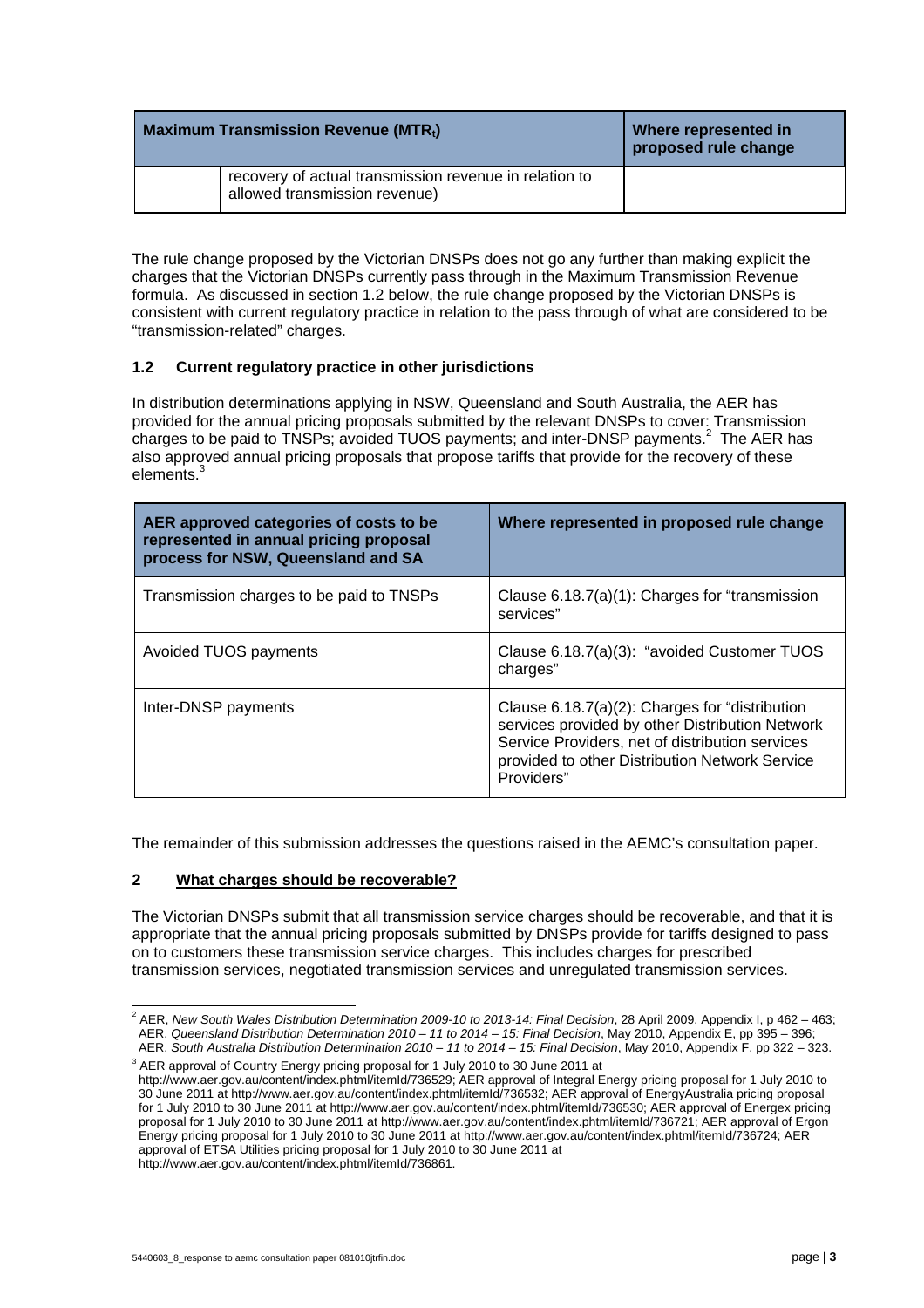Further, the Victorian DNSPs submit that those charges that are, according to current regulatory practice, classified as "transmission-related" charges should also be recoverable and that it is appropriate that the annual pricing proposals submitted by DNSPs also provide for tariffs designed to pass on to customers these transmission-related charges. These charges are those associated with: distribution services provided by DNSPs to other DNSPs (sometimes referred to as "inter-DNSP" or "inter-distributor" payments); and avoided TUOS payments.

The Victorian DNSPs have also identified a further charge that would be most efficiently recovered through the annual pricing proposal process, being charges for network support agreements. This is further discussed in section 2.7 below.

# **2.1 Should the current definition for 'transmission services' under the NER apply?**

The Victorian DNSPs submit that the current definition for "transmission services" under the Rules should apply and that charges associated with transmission services should be represented in the tariffs submitted as part of the annual pricing proposal process. The term "transmission services" is defined to mean: "The services provided by means of, or in connection with, a *transmission system*". The term "transmission system" is in turn defined as: "A *transmission network*, together with the *connection assets* associated with the *transmission network*, which is connected to another *transmission* or *distribution system*".

There can be no dispute that to the extent that DNSPs incur transmission service charges in the provision of direct control services, then these charges should be passed on to customers and recovered by DNSPs. This is consistent with the national electricity objective in section 7 of the National Electricity Law which provides:

"The objective of this Law is to promote efficient investment in, and efficient operation and use of, electricity services for the long term interests of consumers of electricity with respect to—

- (a) price, quality, safety, reliability and security of supply of electricity; and
- (b) the reliability, safety and security of the national electricity system."

To the extent that DNSPs incur transmission service charges in the provision of direct control services and the DNSP is unable to recover these charges from its customers, then this will not promote efficient investment in, and efficient operation and use of, electricity services for the long term interests of consumers. This is because DNSPs will not be able to recover the prudent and efficient costs of providing direct control services.

That DNSPs should be able to recover transmission service charges incurred in the provision of direct control services is also consistent with the revenue and pricing principles in section 7A of the National Electricity Law. Of particular relevance is the revenue and pricing principle which provides that a regulated network service provider should be provided with a reasonable opportunity to recover at least the efficient costs which the operator incurs in providing direct control network services.

Using the term "transmission services" is also consistent with the provision in the Rules that requires DNSPs to pay to transmission service charges to TNSPs. Clause 6.20.1(d) provides:

"*Distribution Network Service Providers* must:

- (1) calculate *transmission service charges* and *distribution service charges* for all *connection points* in their *distribution network*; and
- (2) pay to *Transmission Network Service Providers* the *transmission service charges* incurred in respect of use of a *transmission network* at each *connection point* on the relevant *transmission network*."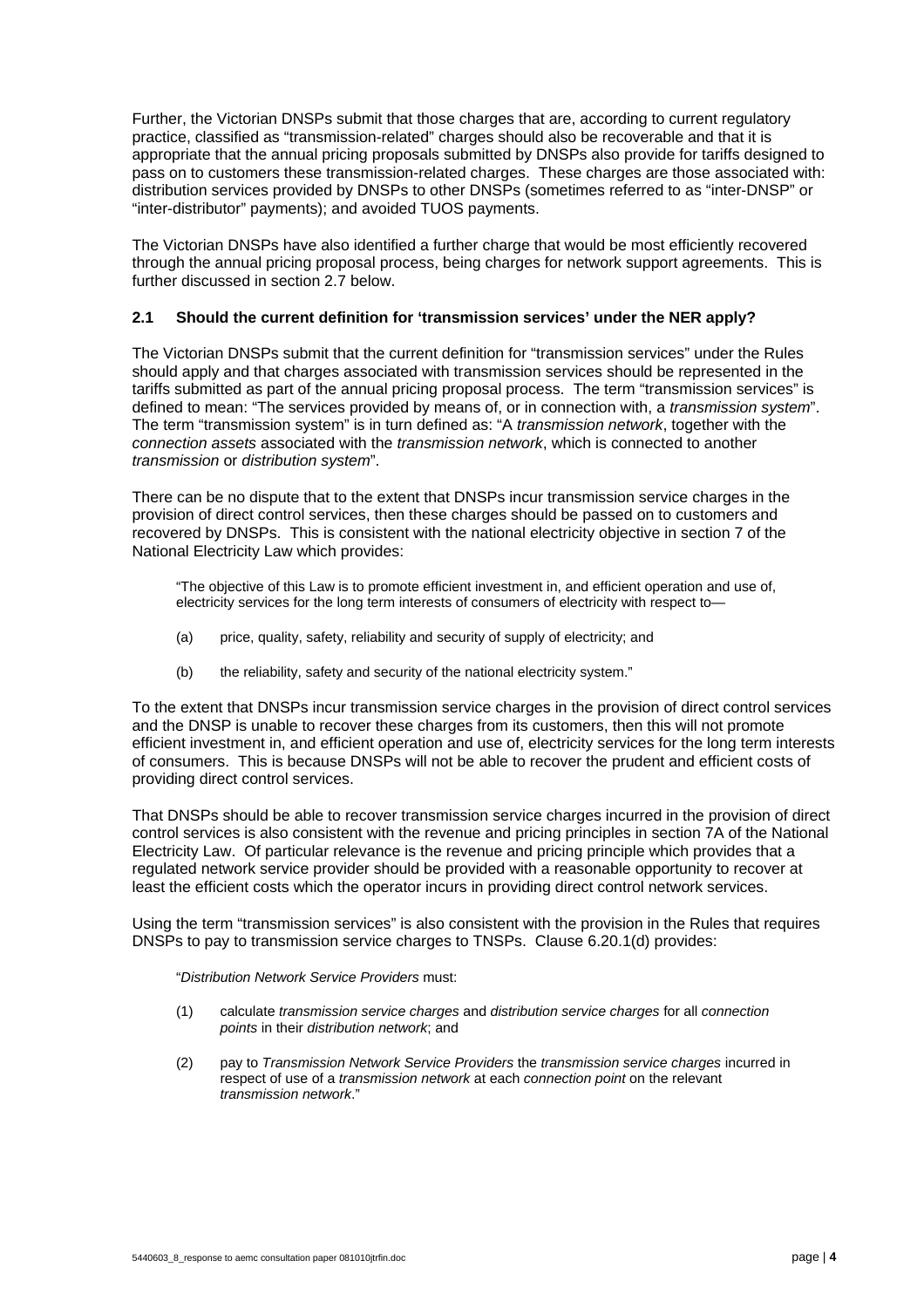Clause 6.20.1(d) does not distinguish between whether the "transmission service charges"<sup>4</sup> are prescribed, negotiated or unregulated transmission services.

## **2.2 If so, what would be 'charges' for transmission services?**

The 'charges' for transmission services would be charges levied on DNSPs by TNSPs for use of, and connection to, the transmission system.

**2.3 Should these charges only include charges for prescribed transmission services that TNSPs impose on DNSPs (that is, the prescribed exit charge, the prescribed TUOS charge, and the prescribed common charge, which are determined under Chapter 6A of the NER)?** 

The Victorian DNSPs submit that the charges to be included in the annual pricing proposal process should not be limited to charges for prescribed transmission services. It is possible that negotiated transmission services or unregulated transmission services may be inputs to standard control services.

It is clearly the position of AEMO that negotiated services can be inputs to standard control services. In its response to the AEMC's review of the National Framework for Distribution Network Planning and Expansion, AEMO submitted:

"New terminal stations, or upgrades to existing terminal stations, typically result in augmentations to both the shared transmission network and connection assets. While the Rules deem connections between TNSPs and DNSPs to provide prescribed transmission services, the same does not apply to shared network augmentations resulting from a new or modified connection. These are more likely to provide negotiated transmission services as referred to in Chapter 5 of the Rules."

AEMO goes on to say that if the investment option is the one that has the greatest net benefit, then it is appropriate for the costs associated with the investment to be passed onto all consumers in the TNSP's region.

"AEMO considers that, if an investment that spans both networks is the investment option that has the greatest net benefit when a probabilistic planning approach is applied, then the associated costs may appropriately be passed onto all consumers in the TNSP's region. This is because this is the option that provides the maximum net economic benefit to the market, and so should be paid for by the market.'

Charges for prescribed transmission services and negotiated transmission services are subject to regulatory oversight via Part C and Part D of Chapter 6A of the Rules respectively.

In relation to non-regulated transmission services (being transmission services that are neither prescribed nor negotiated transmission services), the relevant oversight or discipline on the charges associated with such services takes the form of a competitive market discipline. Non-regulated transmission services are not regulated under Chapter 6A.<sup>7</sup> Clause 6A.30.5(e) provides that a commercial arbitrator must terminate an arbitration without making a decision if the arbitrator determines that the transmission service is capable of being provided on a "genuinely competitive basis" by a person other than the TNSP or by an entity which is associated with the provider. Services that are capable of being provided on a genuinely competitive basis are non-regulated transmission services.

 4 Note that the term "transmission service charges" is italicised in clause 6.20.1(d) however only the term "transmission service" is a defined term, and the term "transmission service charges" and the term "charges" are not defined terms.

<sup>5</sup> AEMO, *Re Review of the National Framework for Distribution Network Planning and Expansion (Draft Report*), 13 August 2009, p 2.

<sup>6</sup> AEMO, *Re Review of the National Framework for Distribution Network Planning and Expansion (Draft Report*), 13 August 2009, pp  $2 - 3$ .

 $7$  See clause 6A.1.1(j).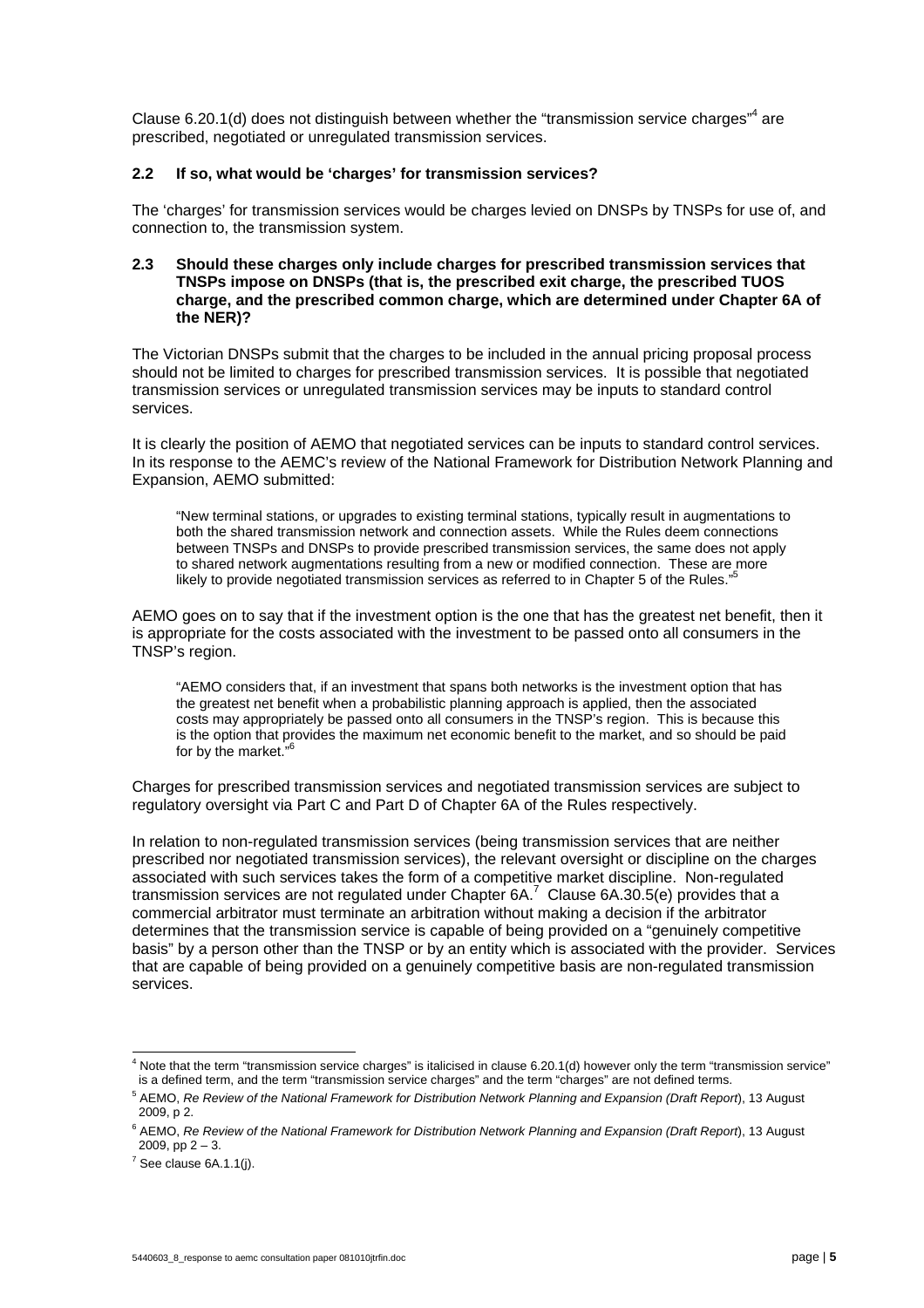Where a DNSP seeks to take advantage of such services, where these services are more cost effective than the alternative prescribed transmission service solution, the DNSP will negotiate a charge for such services directly with the unregulated transmission service provider.

## **2.4 As connection services are defined under the NER as prescribed transmission services, do charges for prescribed transmission services capture all connection costs?**

Charges for prescribed transmission services are likely to capture all connection costs that are directly associated with connections between the networks of a TNSP and a DNSP. However, and as noted in section 2.3 above, it is possible that a difference of opinion could exist as to whether any augmentation required to the transmission network to facilitate the connection is to be properly characterised as a prescribed transmission service or a negotiated transmission service.

Pursuant to section 50C of the National Electricity Law and section 32 of the *National Electricity (Victoria) Act 2005* (Vic), in Victoria the functions of AEMO include, amongst other things: to plan, authorise, contract for, and direct, augmentation of the Victorian transmission network; and to provide shared transmission services by means of, or in connection with, the Victorian transmission network. Therefore, AEMO's approach in relation to shared network augmentations resulting from a new or modified connection is of more direct importance to the Victorian DNSPs, but is also of potential relevance to DNSPs more generally if the AER agrees with AEMO's approach.

AEMO's position is that shared network augmentations resulting from a new or modified connection are more likely to provide negotiated transmission services, as opposed to prescribed transmission services. Particularly in light of AEMO's position it is important that the proposed Rule change is not restricted to prescribed transmission services. To the extent that negotiated or unregulated transmission services are inputs to the provision of direct control services, tariffs in a pricing proposal should provide for the recovery of charges associated with these services. This approach is also consistent with clause 6.20.1(d) of the Rules, as discussed in section 2.1 above.

## **2.5 Are there other transmission-related charges that DNSPs incur in providing standard control services?**

According to regulatory practice, the following charges or costs are typically characterised as "transmission-related" charges or costs that are most appropriately recovered via what may be referred to as the "transmission pass-through arrangements":

- transmission charges paid to TNSPs for use of the transmission system (use of system and connection charges);
- avoided TUOS payments made to embedded generators; and
- payments to other DNSPs for use of their network (inter-DNSP or inter-distributor payments).<sup>8</sup>

The proposed rule change covers these "transmission-related" charges. The Victorian DNSPs have also identified a further category of charges that would be appropriately dealt with through the annual pricing proposal process, being charges incurred under network support agreements. This category of charges is discussed in section 2.7 below.

# **2.6 How should 'inter-DNSP' payments be defined?**

The Victorian DNSPs do not consider it necessary or desirable that the term "inter-DNSP payments" be a defined term. This term is not used in the proposed rule change. The proposed rule change

<sup>8&</sup>lt;br>Bee the categories of charges identified by the AER in the example calculation of TUOS overs and unders account in: AER, *New South Wales Distribution Determination 2009-10 to 2013-14: Final Decision*, 28 April 2009, Appendix I, p 462 – 463; AER, *Queensland Distribution Determination 2010 – 11 to 2014 – 15: Final Decision*, May 2010, Appendix E, pp 395 – 396; AER, *South Australia Distribution Determination 2010 – 11 to 2014 – 15: Final Decision*, May 2010, Appendix F, pp 322 – 323. See also: IPART, *NSW Electricity Distribution Pricing 2004/05 to 2008/09: Final Report*, June 2004, pp 4, 11, 12, 21, 141 – 145; and EDPR Final Decision, Attachment 12, p 122.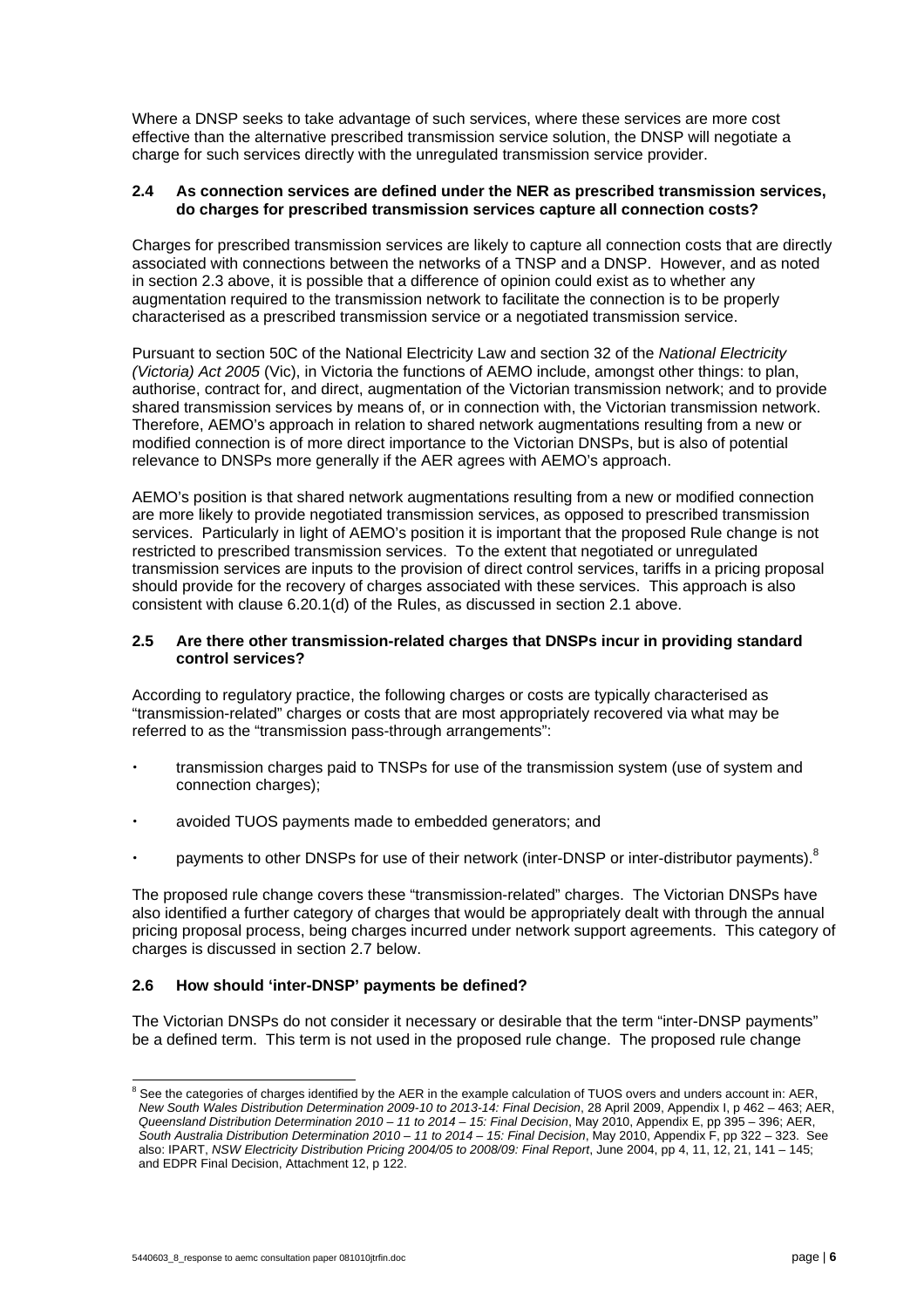refers to charges for "*distribution services* provided by other *Distribution Network Service Providers*, net of *distribution services* provided to other *Distribution Network Service Providers*".

DNSPs may use other distributors' systems to transfer electricity in their network. A DNSP could make inter-distributor payments to another DNSP for carriage of electricity on behalf of its customers and could receive inter-distributor revenue (receipts) for providing a similar service for other DNSPs.

There is a difference between at least NSW and Victoria in terms of how inter-distributor payments are dealt with. In NSW the price that a DNSP charges for conveying electricity for another distributor is part of the conveying DNSPs weighted average price cap on DUOS tariffs and is not incorporated in the transmission arrangements. IPART describes the arrangements that have applied (and are understood to continue to be applied by NSW DNSPs) as follows:

"Inter-distributor transfer (IDT) payments are made by one DNSP to another DNSP, operating in NSW or in another state, for conveying electricity through its distribution network. The Tribunal has included the costs of inter-distributor payments in the transmission recovery arrangements, as they are essentially payments to another service provider for delivering electricity to a DNSP's network. It makes little difference whether the electricity is delivered to the DNSP via another DNSP or a TNSP.

However, any *revenue* a DNSP receives from another DNSP for inter-distributor transfers will be treated as a revenue item in the weighted average price cap. This arrangement is similar to that in the 1999 regulatory period. There is little in-principle difference in receiving revenue from retailers or from other DNSPs – in both cases, payment is for carrying electricity to supply the other parties' customers."

It is apparent from existing practice that inter-DNSP payments may encompass a relatively wide-range of distribution services that may be provided by one DNSP to another DNSP. For example, in its most recently approved annual pricing proposal, the tariffs proposed by Energex provided for the recovery of payments to Country Energy for the supply from its Terranora substation. The Energex pricing proposal notes:

#### "**9.1.3 Payments to other DNSPs**

In contingency circumstances, Country Energy provides supply from its Terranora Substation in northern NSW to ENERGEX's Kirra Zone Substation. Under this arrangement, Country Energy requires ENERGEX to pay for the use of its assets.

The charges established by Country Energy in respect of this arrangement are based on approved rates for each months in which the alternate supply is utilised. Based on these charges, it is expected the total estimated charges for Country Energy in 2010-11 will amount to \$360,000. These costs have been incorporated into the TUOS costs for the Mudgeeraba TNCP and therefore result in the charges from the use of Country Energy network being passed through to users."<sup>10</sup>

Ergon Energy describes the Inter-DNSP payments that it incorporated into its most recently approved pricing proposal as follows:

#### "**2.2.7.2 Network Charges from Other DNSPs**

In the Toowoomba area, Ergon Energy takes network services from the other Queensland DNSP, ENERGEX, to supply a small group of customers that cannot be economically supplied from the Ergon Energy distribution system. ENERGEX bills Ergon Energy a network service charge for these network services. Additionally in the Mount Isa zone, Ergon Energy is charged for the use of the unregulated 220kV network which supplies the Cloncurry township.

<sup>-&</sup>lt;br>9

<sup>&</sup>lt;sup>10</sup> Energex, Pricing Proposal for the period 1 July 2010 – 30 June 2011, May 2010, p 44.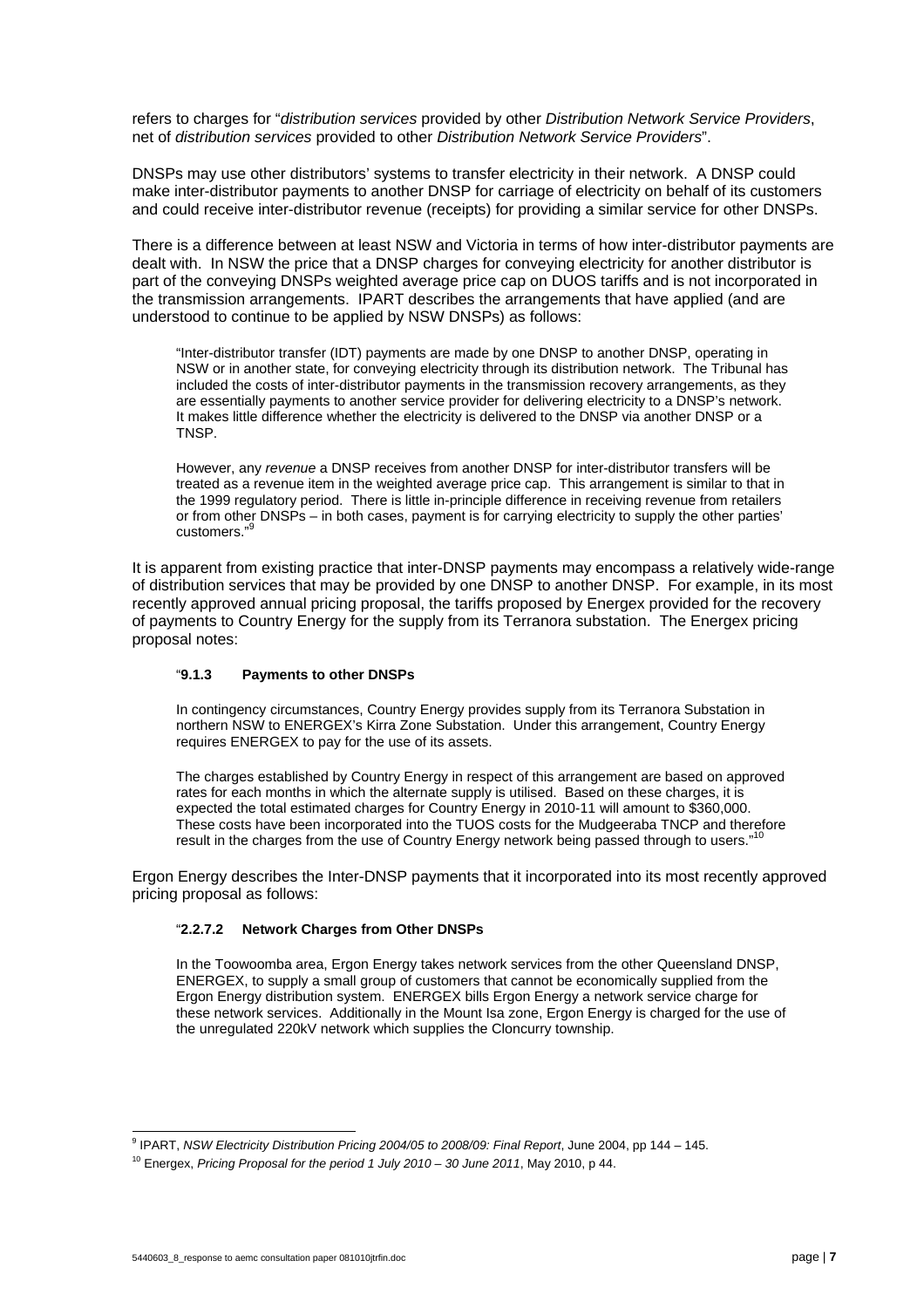These costs are recovered by Ergon Energy as part of the TUOS charges passed through to customers<sup>"</sup>

Given the relatively wide nature of distribution services that may potentially be provided by one DNSP to another DNSP, it is considered preferable not to provide for a definition of "inter-DNSP payments". However, if there is to be any definition for the term "inter-DNSP payments" it is suggested that a definition based on that used by IPART is adopted, for example: "a payment between distributors for use of the distribution system".

In light of the different approaches taken to payments between DNSPs for use of the distribution network in NSW and Victoria, the Victorian DNSPs consider that the proposed rule should be amended. The amendment to the proposed rule would provide that the pricing proposal should provide for tariffs designed to pass on to customers the charges to be incurred by the DNSP for distribution services provided by other DNSPs. The netting or otherwise of such charges is an administrative process that can be dealt with in the pricing proposal, which is subject to approval by the AER. An amended proposal is set out in Attachment A of this response.

## **2.7 Are there any other charges that should be included?**

The Victorian DNSPs have identified a further sub-category of transmission-related charges that should be provided for in the proposed rule. These are charges related to network support agreements.

The term "network support agreement" is defined in the Rules as:

"An agreement between a *Network Service Provider* and a *Market Participant* or any other person providing *network* support services to improve *network capability* by providing a non-*network* alternative to a *network augmentation*."

It is clear from the Rules that, at least insofar as a Network Service Provider implements a generation option as an alternative to network augmentation, the cost of the network support is to be included in distribution service prices. Clause 5.6.2(m) provides:

"Where the relevant *Transmission Network Service Provider* or *Distribution Network Service Provider* decides to implement a *generation* option as an alternative to *network augmentation*, the *Network Service Provider* must:

- (1) register the *generating unit* with *AEMO* and specify that the *generating unit* may be periodically used to provide a *network* support function and will not be eligible to set *spot prices* when *constrained on* in accordance with clause 3.9.7; and
- (2) include the cost of this *network* support service in the calculation of *transmission service* and *distribution service* prices determined in accordance with Chapter 6 or Chapter 6A, as the case may be."

As charges associated with network support agreements cannot necessarily be forecast with any degree of accuracy as part of the distribution determination process (unless an agreement spanning a number of years has already been entered into), it is considered that these charges would be most appropriately represented in tariffs submitted as part of the annual pricing proposal process.

It is not common for DNSPs to enter into network support agreements although where the DNSP has the transmission connection planning role (as in Victoria) the likelihood increases. TNSPs more frequently enter into such agreements and there are very specific pass through provisions in Chapter 6A to deal with costs incurred under such agreements.<sup>13</sup> In the absence of mirror provisions in

 $\overline{a}$ 11 Ergon Energy, *Pricing Proposal to the Australian Energy Regulator: Distribution Services for 1 July 2010 to 30 June 2011*, 4 June 2010, p 27.

<sup>&</sup>lt;sup>12</sup> http://www.ipart.nsw.gov.au/glossary.asp#I (accessed 1 October 2010). Note the definition used by IPART refers to the "distribution network". As the definition of "network" under the Rules excludes connection assets it is considered preferable to use the term "distribution system".

<sup>&</sup>lt;sup>13</sup> See in particular clause 6A.7.2.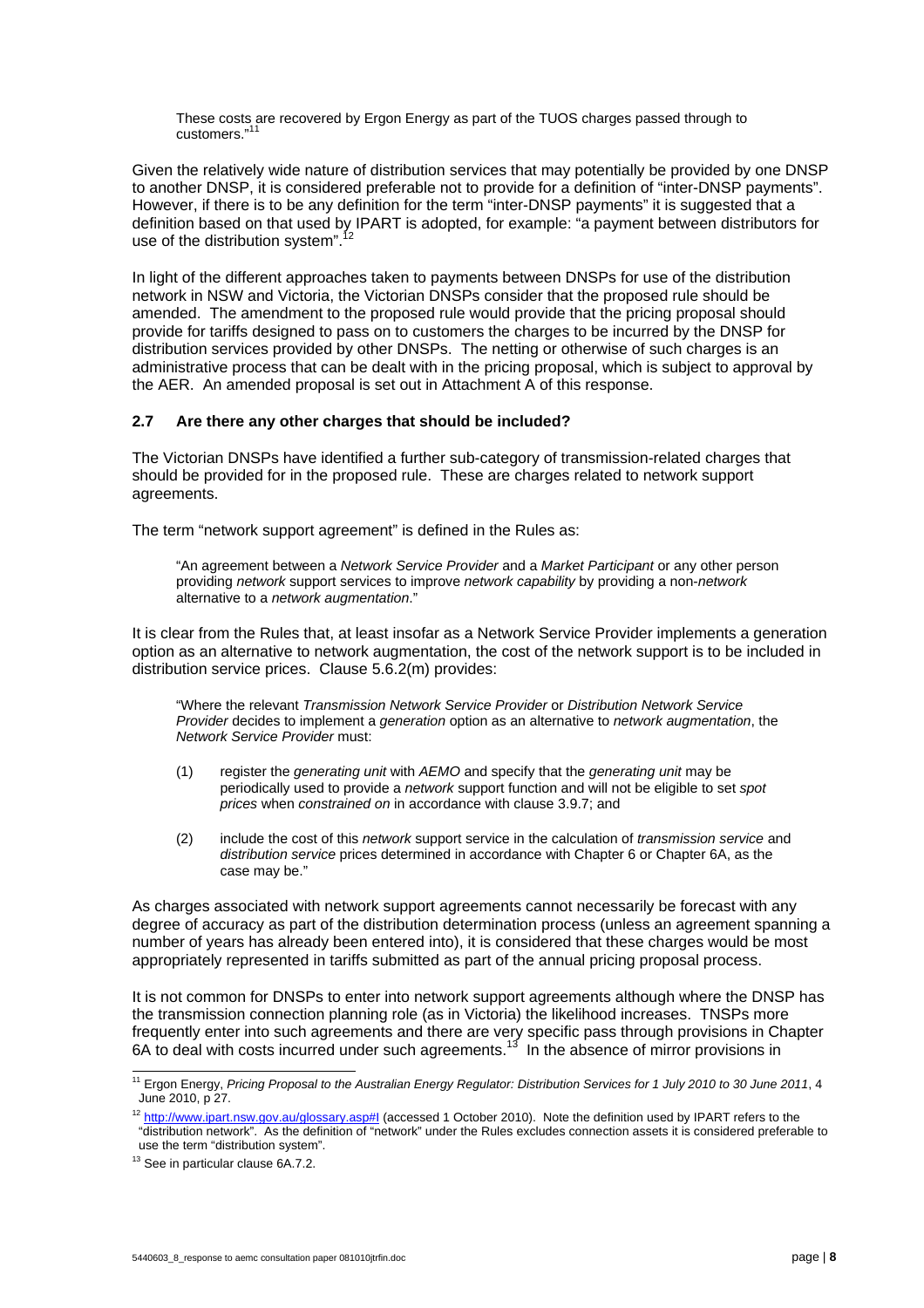Chapter 6, dealing with costs incurred under these agreements is most efficiently done as part of the annual pricing proposal process. Given the relative infrequency with which network support agreements are likely to be entered into by DNSPs it is not considered efficient to attempt to replicate in Chapter 6 the more detailed provisions associated with network support in Chapter 6A.

# **2.8 What factors should be considered in order to establish the appropriate level of prescription in defining the relevant charges?**

As noted in the example provided in relation to inter-DNSP payments in section 2.6 above, regulatory practice in relation to the pass through of transmission related costs may have developed differently in the various National Electricity Market jurisdictions. As noted in section 2.4 above, it is also possible that different approaches can be taken to how services provided by the transmission system may be properly characterised. On account of these and other possible considerations, it is important that the terms adopted in any change to clause 6.18.7 should not be overly prescriptive.

#### **2.9 What level of transparency would be appropriate for how transmission service charges, avoided TUOS payments and inter-DNSP payments are calculated?**

The Victorian DNSPs consider that the current level of transparency that applies to how transmission service charges, avoided TUOS payments and inter-DNSP payments are calculated is appropriate.

Under clause 6.12.1(19) of the Rules, the AER is required to make a decision as part of a distribution determination on:

"how the *Distribution Network Service Provider* is to report to the *AER* on its recovery of *Transmission Use of System* charges for each *regulatory year* of the *regulatory control period* and on the adjustments to be made to subsequent *pricing proposals* to account for over or under recovery of those charges."

Pursuant to clause 6.18.8, the AER must approve a pricing proposal if the AER is satisfied of various matters. These include:

- that the proposal complies with Part I of the Rules and any applicable distribution determination; and
- that all forecasts associated with the proposal are reasonable.

In recent distribution determinations, the AER has required that amounts provided by the DNSPs for the most recently completed regulatory year must be audited.<sup>14</sup> The annual pricing proposals that are submitted to the AER for approval are very detailed. The Victorian DNSPs are not aware that the AER has determined any recent pricing proposals to be deficient.

The Victorian DNSPs submit that the manner in which the AER currently requires those DNSPs that have been the subject of distribution determinations under Chapter 6 (and the transitional Chapter 6 in Chapter 11 of the Rules) to report on the calculation of tariffs - designed to pass on to customers transmission-related charges - provides an appropriate level of transparency. The Victorian DNSPs are not aware that any concerns or issues have been raised as to the current level of transparency in the calculation of these charges in the annual pricing proposals that have been submitted by the relevant DNSPs.

 $\overline{a}$ 

<sup>&</sup>lt;sup>14</sup> AER, New South Wales Distribution Determination 2009-10 to 2013-14: Final Decision, 28 April 2009, Appendix I, p 462; AER, *Queensland Distribution Determination 2010 – 11 to 2014 – 15: Final Decision*, May 2010, Appendix E, p 395; AER, *South Australia Distribution Determination 2010 – 11 to 2014 – 15: Final Decision*, May 2010, Appendix F, p 322.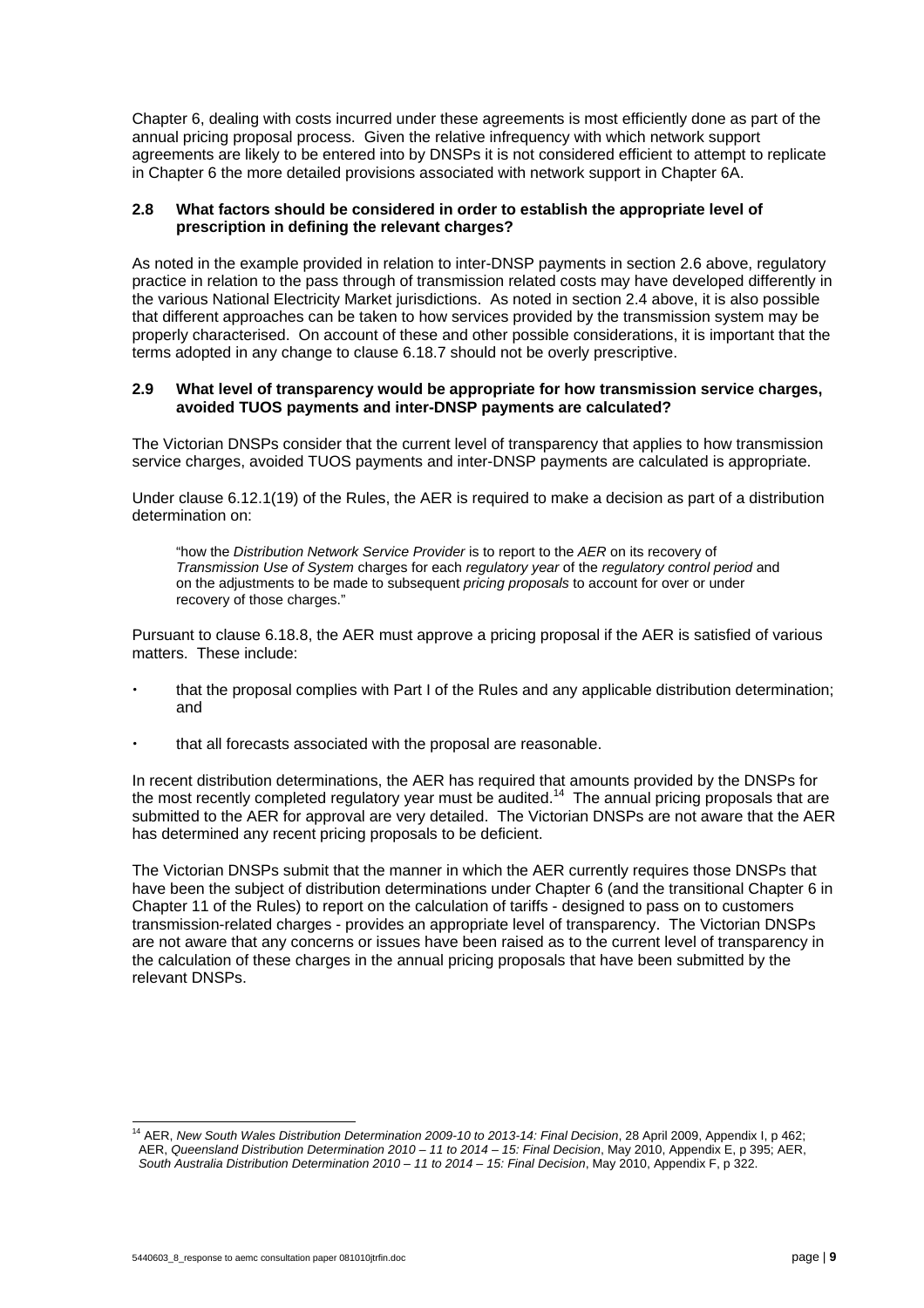## **3 How should the charges be recovered?**

**3.1 Are charges for 'transmission services', inter-DNSP payments and avoided TUOS payments outside the control of DNSPs (or subject to other regulatory oversight)?** 

Please see response in section 2.3 above and 3.3 below.

## **3.2 If DNSPs have some control over the level of these costs, would including these costs to be passed through directly under the pricing process provide sufficient incentive to ensure that these costs are minimised?**

Please see response in section 2.3 above.

## **3.3 Should any of these costs be included in the distribution determination process?**

The Victorian DNSPs do not consider it appropriate that any of the costs - that have been identified as being appropriately dealt with in the annual pricing proposal process - should be included in the distribution determination process. Specifically, and as set out in detail below, the Victorian DNSPs would resist very strongly any suggestion that it would be more consistent with the national electricity objective and/or the revenue and pricing principles for such costs to be forecast as a part of the operating expenditure building block in the distribution determination process, as opposed to dealing with these costs through the annual pricing proposal process.

Whilst recovery of the identified cost components by DNSPs is clearly consistent with the national electricity objective and the revenue and pricing principles - the classification of the identified cost components as operating expenditure, and recovery of them as a part of forecast operating expenditure would not promote the national electricity objective and the revenue and pricing principles to the same extent as would the recovery of these costs through the DNSPs annual pricing proposal process.

The rule change proposal involves explicitly providing for the recovery of the cost components via the annual pricing proposal process. The direct pass through of the actual costs which a DNSP incurs in relation to the identified cost components via the annual pricing process ensures that a DNSP will recover only its actual charges, while simultaneously providing an assurance to end-users that they will only pay for the actual expenses incurred by a DNSP in respect of the relevant cost components. The approach set out in the rule change proposal has considerable merit over an alternative method which might result in DNSPs having to characterise the relevant cost components as forecast operating expenditure.

The Victorian DNSPs are not aware of any DNSP with a relevant distribution determination made by the AER under Chapter 6 which recovers charges associated with transmission connection costs, avoided TUOS payments and inter-DNSP payments as part of an operating expenditure forecast pursuant to clause 6.5.6 of the Rules. That is, the Victorian DNSPs understand that all DNSPs that have a relevant distribution determination made by the AER under Chapter 6 (or relevant transitional provisions) recover transmission-related costs as pass through amounts which are approved pursuant to their annual pricing proposals.

The presumption should also not be made that DNSPs are able to recover all transmission-related payments as forecast operating expenditure pursuant to clause 6.5.6. Even if it were feasible, an outcome of this nature would not necessarily be desirable from a policy perspective.

Setting to one side the issue of whether transmission service charges, inter-DNSP payments and avoided customer TUOS charges could form part of a DNSP's forecast operating expenditure, there is a real policy question as to whether a framework that provides for the recovery of these charges as a part of forecast operating expenditure is either desirable or preferable to the current counterfactual.

A DNSP would encounter obstacles when preparing forecasts of inter-DNSP payments, avoided customer TUOS charges, and costs associated with transmission services (such as transmission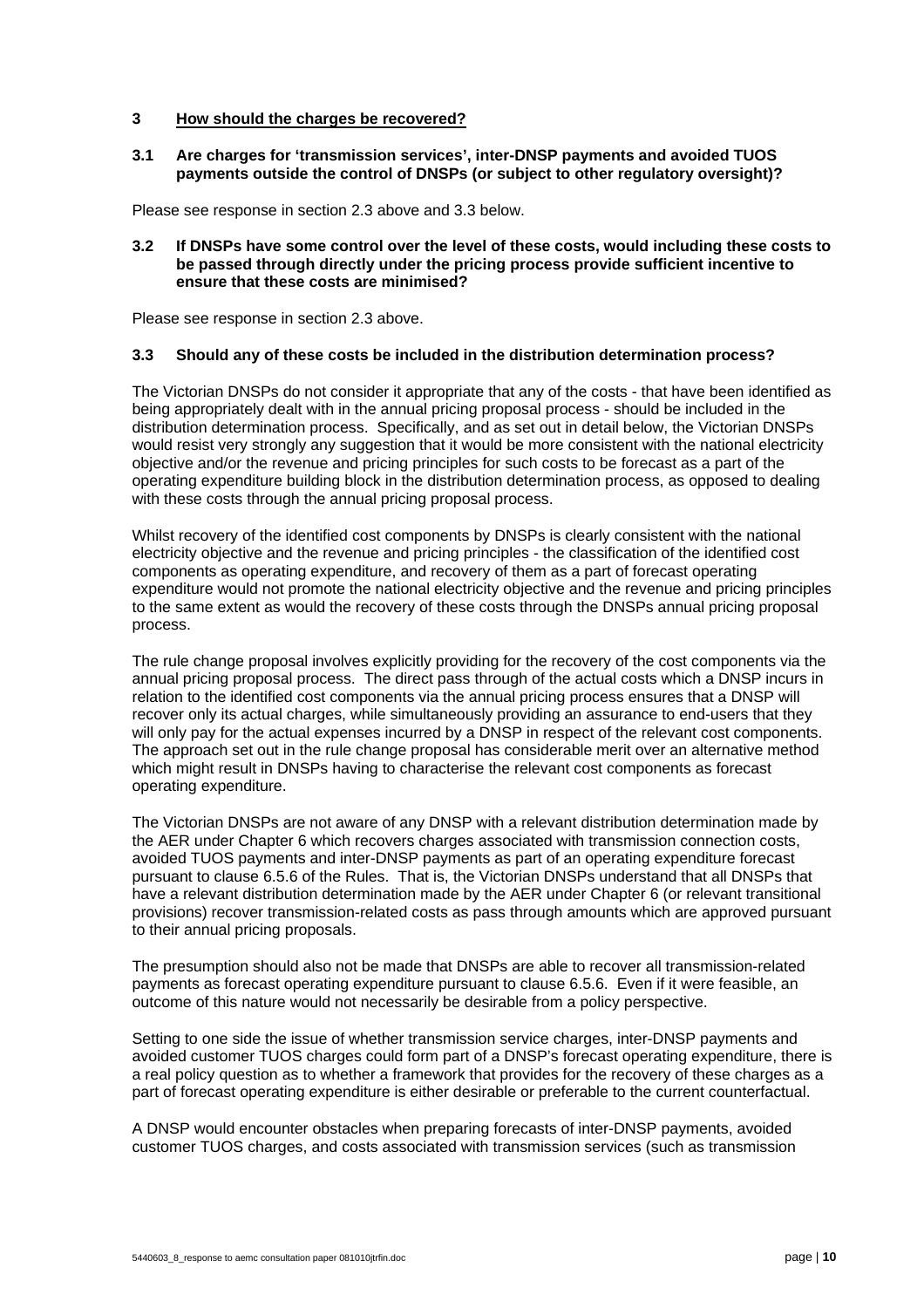connection costs). The hurdles placed in a DNSP's path are related to regulatory processes, and the involvement of third parties, and can be characterised as follows:

- The charges incurred for prescribed transmission services are essentially determined through the AER's transmission determination for the relevant TNSP, which consists, *inter alia*, of a revenue determination for the TNSP in respect of the provision of prescribed transmission services, and a determination which specifies the pricing methodology that applies to the TNSP. The relevant transmission determination in Victoria is that which applies to SP AusNet during the period 2008–09 to 2013–14. This determination expires on 31 March 2014 and there is an expectation that it will be replaced with a new determination applying from 1 April 2014. The distribution determinations to be made by the AER will apply to the Victorian DNSPs until 31 December 2015. As there are so many unknowns, the Victorian DNSPs simply do not have the capacity to anticipate, with any degree of accuracy, the outcome of a regulatory decision which is scheduled to be brought down in three and a half years from the present date.
- The charges that will be incurred for prescribed transmission services even within the SP AusNet transmission determination period, which expires on 31 March 2014, are not necessarily certain. The charges for these services may increase or decrease as a result of pass through events or contingent projects. There is also the possibility that the existing transmission determination could be reopened and adjusted if major flaws or inadequacies are uncovered.
- A complication associated with developing predictions of avoided TUOS charges is that the DNSPs do not have adequate information as to future connections of new embedded generation. The DNSPs cannot foresee the number of new generator connections (and the output associated with each connection) over the five year term of a regulatory control period.

In short, DNSPs have little or no influence over charges for transmission services, distribution services provided by other DNSPs, or avoided customer TUOS charges. The lack of influence arises partly due to the factors set out above, but also due to other considerations. Accordingly, a DNSP faces significant challenges in the preparation of forecasts of the stated cost components. In light of the AER's draft determination for the Victorian DNSPs, some of the revised proposals have sought to forecast these cost components as part of the operating expenditure building block. However, and as set out below, it is not considered desirable from a policy perspective that the relevant cost components be recovered as operating expenditure.

An example that highlights the difficulties that may be faced in forecasting transmission-related costs is when the Victorian Government introduced a land tax on transmission easements, effective from 1 July 2004. If the Victorian DNSPs had been required to include in their operating forecasts transmission-related costs, as opposed to these being recovered outside of the operating expenditure building block, the Victorian DNSPs would not have been able to recover the increased costs passed on to them that reflected the introduction of the land tax on transmission easements.<sup>15</sup>

From a policy maker's perspective, there is little merit in permitting DNSPs to retain the benefits which result from over-prediction of the relevant charges. DNSPs are unable to exert control over the level of the charges and should not be given incentives to "outperform" the forecast costs. There is no need to establish a parallel with other components of operating expenditure which are genuinely controllable, and in relation to which adequate incentives for cost minimisation are already in place.

If a DNSP incurred lower charges for these services than it had forecast, then the savings would not necessarily reflect a relevant cost efficiency on the part of the DNSP. To allow a DNSP to keep the benefit of any over-prediction of charges for transmission services, inter-DNSP payments and avoided customer TUOS charges would be inconsistent with the incentive framework in Chapter 6, which permits a DNSP to retain the benefits of cost efficiencies.

 $\overline{a}$ 

 $15$  See background material on the Essential Service Commission of Victoria website:

http://www.esc.vic.gov.au/public/Energy/Regulation+and+Compliance/Decisions+and+Determinations/Rebalancing+control+for +transmission+tariffs/Rebalancing+control+for+transmission+tariffs.htm (accessed 6 October 2010).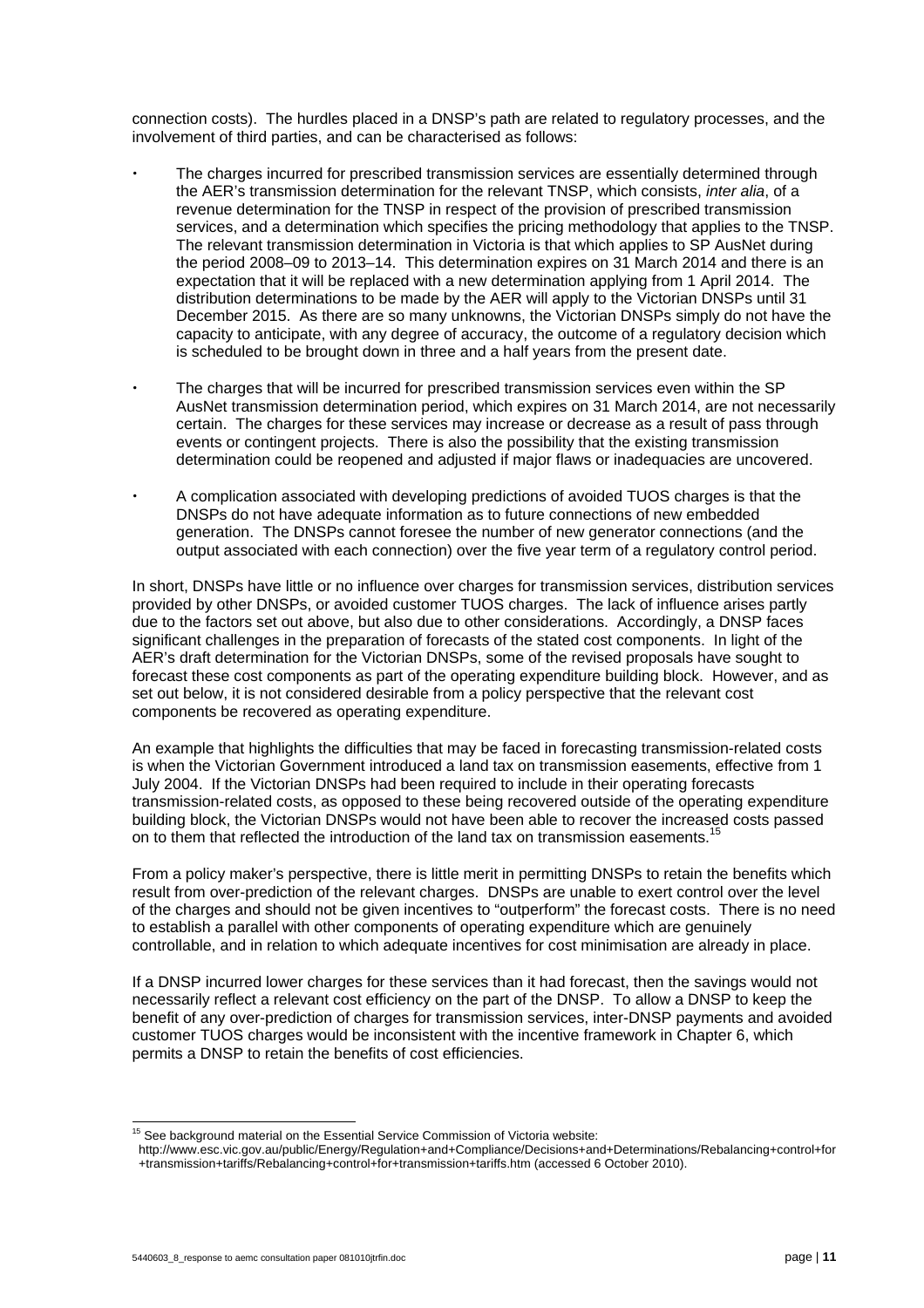Similarly, there would be little rationale from a policy maker's perspective in having DNSPs incur losses resulting from the under-prediction of charges for transmission services, distribution services provided by other DNSPs and avoided customer TUOS charges. Since any monetary losses would not be a consequence of cost inefficiencies on the part of the DNSPs, then it would be arbitrary and inequitable to expect DNSPs to bear the burden of the under-recovery.

There is no evidence that DNSPs would face greater incentives to strive for efficiency, and thus there would be no improvement to the attributes of the regulatory framework by comparison with the current situation.

It is possible that mechanisms could be provided for in the distribution determination that would provide for a "true-up" to deal with any over or under forecasting of the relevant cost components. That is, it is possible that the relevant cost components could be included in forecast operating expenditure with a mechanism built in to ensure that actual costs only are past through. However, it would preferable from the perspective of administrative ease and regulatory burden to simply provide explicitly for the pass through of actual costs via the existing annual pricing proposal process.

As previously mentioned, there is a high degree of error associated with forecasting charges for transmission services, distribution services provided by other DNSPs and avoided customer TUOS charges. The consequences of such errors are potentially significant. Accordingly, a framework which provides for DNSPs to forecast these charges as part of their forecast operating expenditure in the distribution determination process will not promote the national electricity objective to the same extent as would the pass through of these costs as part of the annual pricing proposal process.

Specifically, the objective of efficient investment in, and efficient use of electricity services, particularly with respect to price, will not be promoted or enhanced in circumstances in which a DNSP bears the risk that outturn costs will differ materially from projected costs for expenditure items over which the DNSP can exert little or no control.

The proposed Rule change supports the national electricity objective and would benefit both customers and DNSPs alike. If implemented, the proposed Rule would permit DNSPs to recover transmission service costs as a form of pass through within their annual tariff proposals. The transmission tariffs charged to customers would then be a direct function of the actual costs paid by DNSPs. If, in any one year, a DNSP over-recovered its pass-through costs, then prices in the following year would come down so as to offset the over-recovery. Similarly, if, in any year, a DNSP under-recovered its pass-through costs via tariffs, then prices in the following year would need to increase so as to recoup the under-recovery amounts. Hence, if the proposed Rules are implemented, then customers will gain by paying prices for transmission services which reflect the actual costs incurred by DNSPs, of which the vast majority are regulated transmission services costs. Similarly, the DNSPs will be better placed because the impact on their cash flows will be neutral in NPV terms. There will be no undesirable effects on the incentives to connect embedded generators or to make payments to these entities.

A framework which provides for DNSPs to forecast charges for transmission services, distribution services provided by other DNSPs and avoided customer TUOS charges is also unlikely to be consistent with the revenue and pricing principles. In particular, a DNSP is unlikely to be provided with a reasonable opportunity to recover at least the efficient costs incurred in providing direct control network services if it has to bear the risk of forecast error. A DNSP could alternately gain or lose significant dollar amounts if outturn costs are substantially lower or higher than forecast values.

#### **4 How to ensure administrative efficiency?**

#### **4.1 What factors should be taken into consideration to ensure that any amendments to the revenue determination and pricing process minimises the administrative costs of the AER and DNSPs?**

The Victorian DNSPs submit that the proposed rule change has no relevant impact on the administrative costs of the AER and DNSPs because the proposed rule change simply seeks to codify the existing regulatory practice of the AER.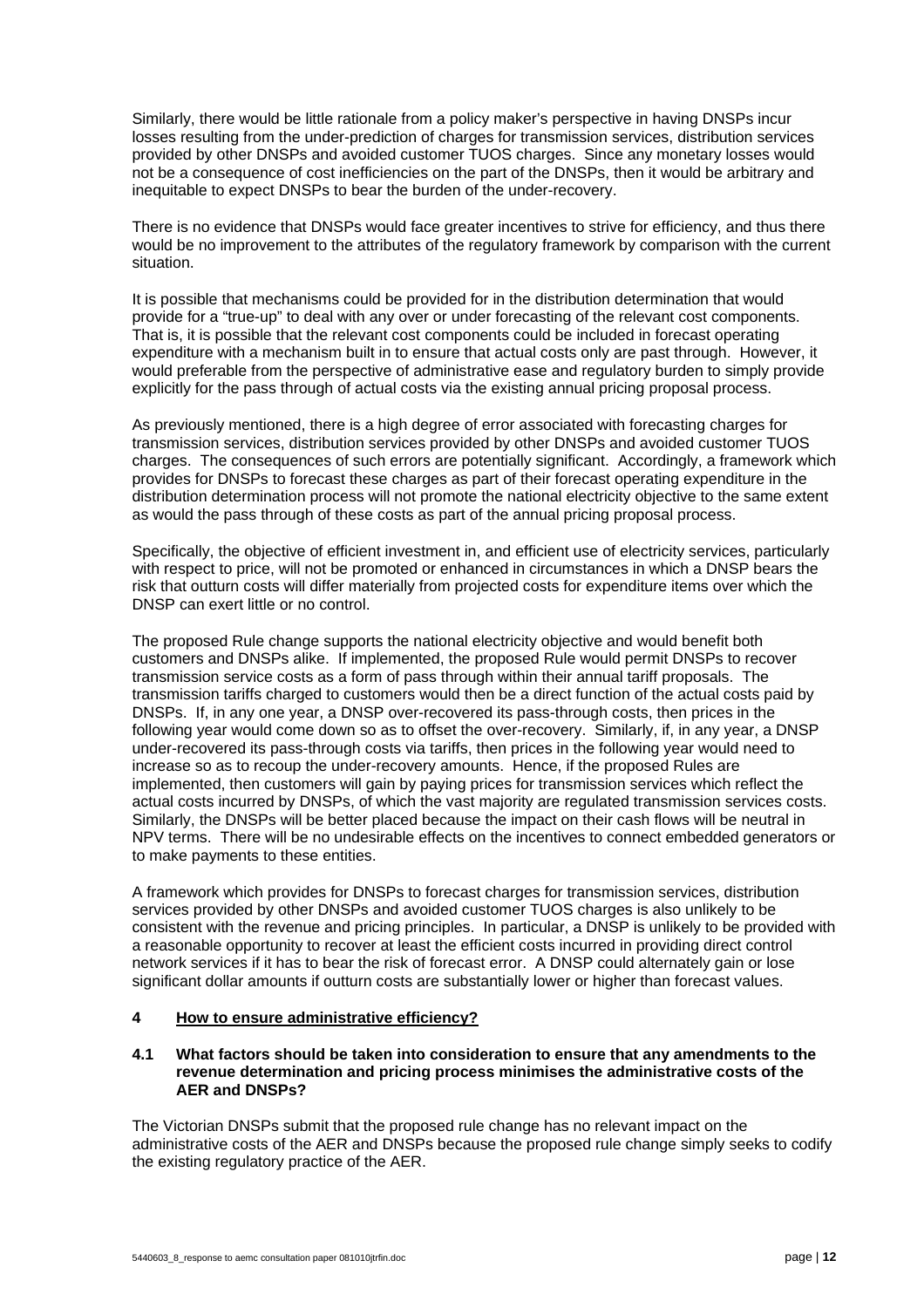However, to the extent that the AER maintains its position as set out in the Victorian draft distribution determination (that transmission connection charges, inter-DNSP payments and avoided TUOS charges cannot be recovered under clause 6.18. $7^{16}$ ) and seeks to apply this position in other jurisdictions it is likely that the administrative costs of the AER and DNSPs will increase significantly. This is because recovery of these charges will then need to be attempted through either forecast operating expenditure (which for the reasons set out in section 3.3 above is undesirable) or as pass through events. In relation to recovery of these costs via a pass through event, the administrative burden would be significant as DNSPs would be continually submitting applications for pass through of these costs, as opposed to dealing with them once a year via the annual pricing proposal process.

# **5 What savings and transitional requirements would be required?**

The AER's final distribution determination for the Victorian DNSPs is anticipated to be published in late October 2010. As noted in the AEMC's consultation paper, the rule change process will not be completed before October 2010, and so if a rule were to be made, savings and transitional arrangements would likely be required to allow any rule made to be applied at the earliest opportunity. Furthermore, any savings and transitional provisions may need to take into account distribution determinations and pricing proposals that are already in place.

In terms of transitional provisions that may apply to the Victorian DNSPs, it is proposed that there be a limited re-opening of the relevant distribution determinations only to the extent necessary to make those determinations consistent with the rule provisions that are amended as a consequence of any rule change.

In their revised proposals, the Victorian DNSPs disagreed with the AER's position in relation to clause 6.18.7 and proposed that, in the event that the AER rejected the proposed WAPC or side constraint terms regarding transmission-related costs, the AER must:

- increase forecast operating expenditure to include the estimated amounts of the transmissionrelated costs for 2011-15 set out in the revised proposals; and/or
- accept a 'transmission related costs event' as an additional nominated pass through event covering the difference between forecast and actual expenditure in respect of transmissionrelated costs, with a materiality threshold of zero.<sup>1</sup>

AER staff indicated in a recent meeting with the Victorian DNSPs (held on 1<sup>st</sup> October 2010) that the AER's position in relation to clause 6.18.7 would not change as between the draft and the final decision. Furthermore, AER staff indicated that recovery of transmission-related charges would not be dealt with through either forecast operating expenditure or as a pass-through event.

Until the AER's final distribution determination is made it is unclear what appropriate savings and transitional provisions may be required in respect of the position of the Victorian DNSPs. As the AER's position in relation to the distribution determinations it has made, and the pricing proposals that it has approved, including for NSW, Queensland and South Australia, is also not known, it is also unclear what savings and transitional provisions may be appropriate for these jurisdictions.

On an interim basis the Victorian DNSPs propose the following savings and transitional provisions in the event an amendment is made to clause 6.18.7 (and related clauses):

for the Victorian DNSPs, following any amendment to clause 6.18.7, the AER and the relevant Victorian DNSPs will agree on any amendments to the distribution determination and any approved pricing proposals required to give effect to the amended clause 6.18.7 (and related

 $\overline{a}$ 16 AER, *Victorian Electricity Distribution Network Service Providers Distribution Determination 2011 – 2015*, June 2010, pp 64 – 66.

<sup>17</sup> Citipower, *Revised Regulatory Proposal 2011 to 2015*, 21 July 2010, p 37; Jemena Electricity Networks, *Revised Regulatory Proposal*, 20 July 2010, p 34; Powercor, *Revised Regulatory Proposal 2011 to 2015*, 21 July 2010, pp 65 – 68; SP AusNet, *Electricity Distribution Price Review 2011 – 2015: Revised Regulatory Proposal*, July 2010, p 373; United Energy, *Revised Regulatory Proposal for Distribution Prices and Services January 2011 – December 2015*, July 2010, pp 280 – 281.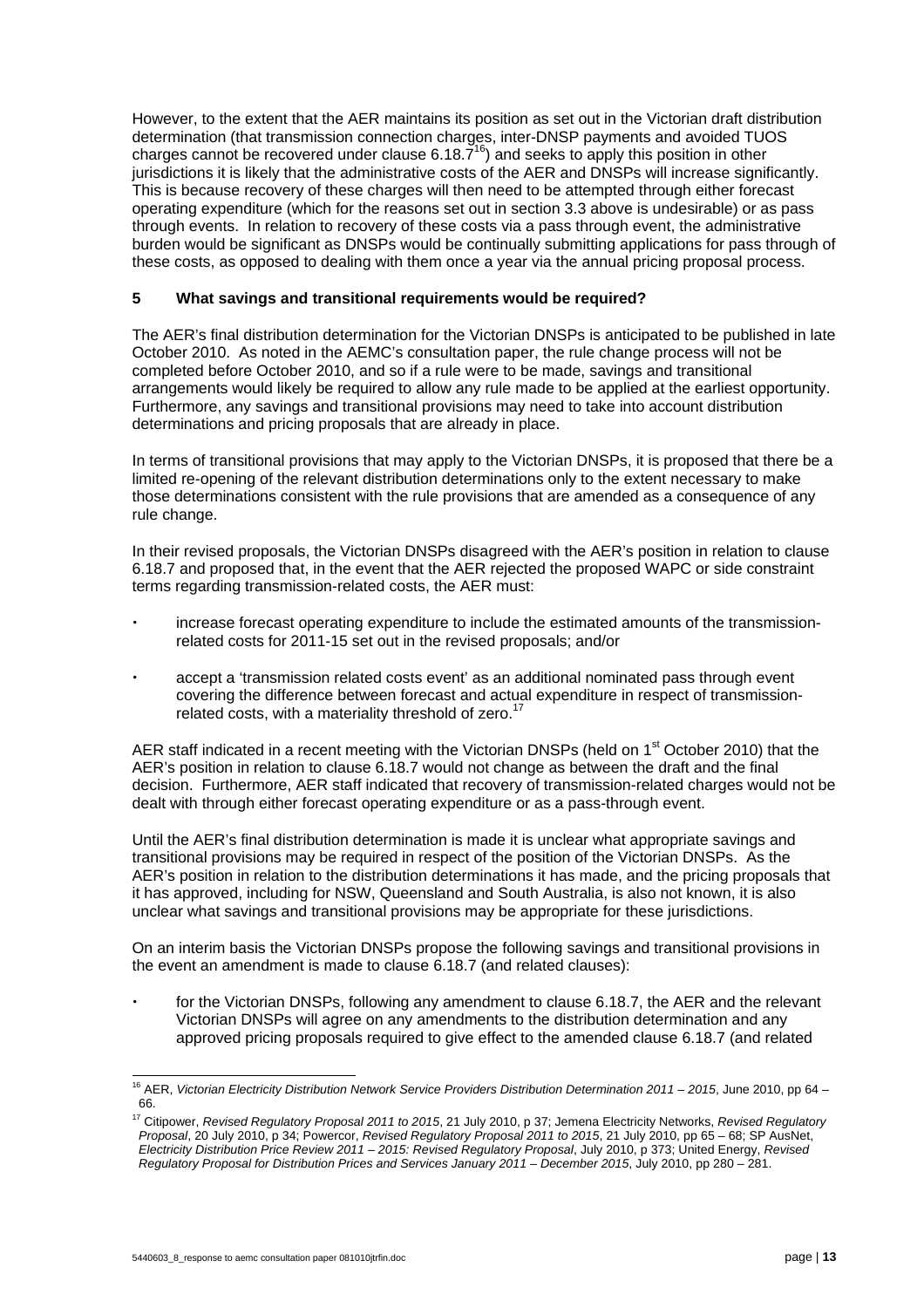clauses) as if that clause (and related clauses) in its amended form had applied from 30 November 2009, and the distribution determination and approved pricing proposal will be reopened only to the extent necessary to give effect to the amendments agreed between the AER and the relevant Victorian DNSP; and

\* for distribution determinations and pricing proposals made and approved under the old clause 6.18.7 (and related clauses), the validity of those determinations and proposals is not affected only as a consequence of any amendments to clause 6.18.7 (and related clauses).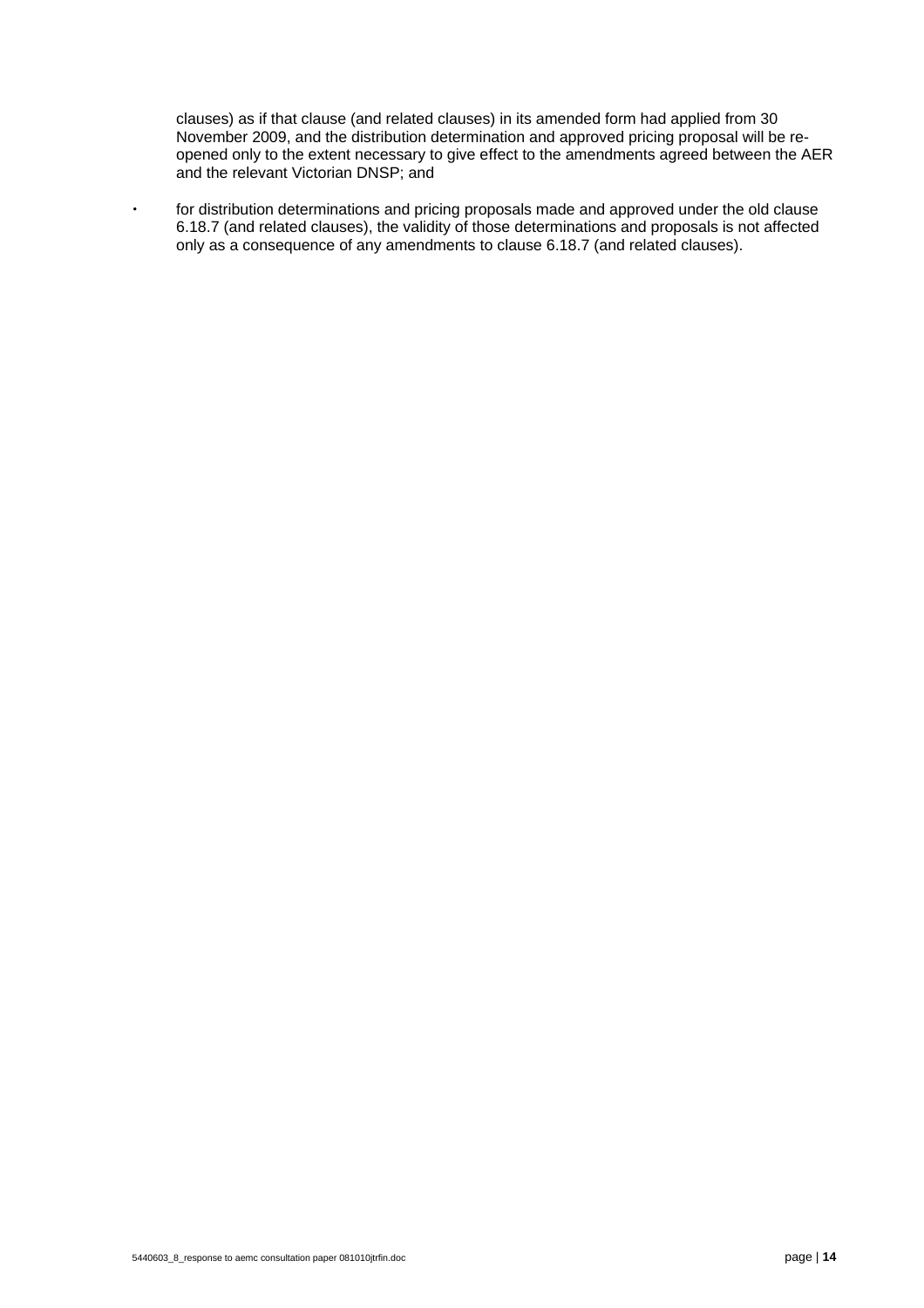## **Attachment A: Revised proposed rule**

The proposed amendments to the clauses 6.18.2 and 6.18.7 (and consequential clauses) are set out below. Insertions are shown as blue double underlined text and deletions are shown as red strikethrough text.

The revisions that have been made to the proposed rule are as follows:

- to provide for revisions to Chapter 6 and to transitional Chapter 6 in Appendix 1 of Chapter 11 of the Rules (which applies to electricity distributors in NSW and the ACT);
- to simplify the amendments, the relevant categories of charges are specified once (in clause 6.18.7(a)), with related clauses just referring to "the items specified in clause 6.18.7(a)";
- the category of network support agreements has been added to clause 6.18.7; and
- proposed savings and transitional provisions to be inserted into Chapter 11 have been added.

Proposed revisions to Chapter 6 and NSW and ACT transitional Chapter 6 (Appendix 1 in Chapter 11)

## **6.18.2 Pricing proposals**

…

(b) A *pricing proposal* must:

…

(6) set out how the charges for the items specified in clause 6.18.7(a) and incurred by the *Distribution Network Service Provider* for *transmission use of system services* are to be passed on to customers and any adjustments to tariffs resulting from over or under recovery of those charges in the previous *regulatory year*; and…

## **6.18.7 Recovery of charges incurred by Distribution Network Service Providers for transmission use of system services**

- (a) A *pricing proposal* must provide for tariffs designed to pass on to customers the charges to be incurred by the *Distribution Network Service Provider* for the following items *transmission use of system services* (excluding amounts subject to clause 6.18.7A):
	- (1) *transmission services*;
	- (2) *distribution services* provided by other *Distribution Network Service Providers*;
	- (3) *avoided Customer TUOS charges*; and
	- (4) *network support agreements*.
- (b) The amount to be passed on to customers for a particular *regulatory year* must not exceed the estimated amount of the *transmission use of system*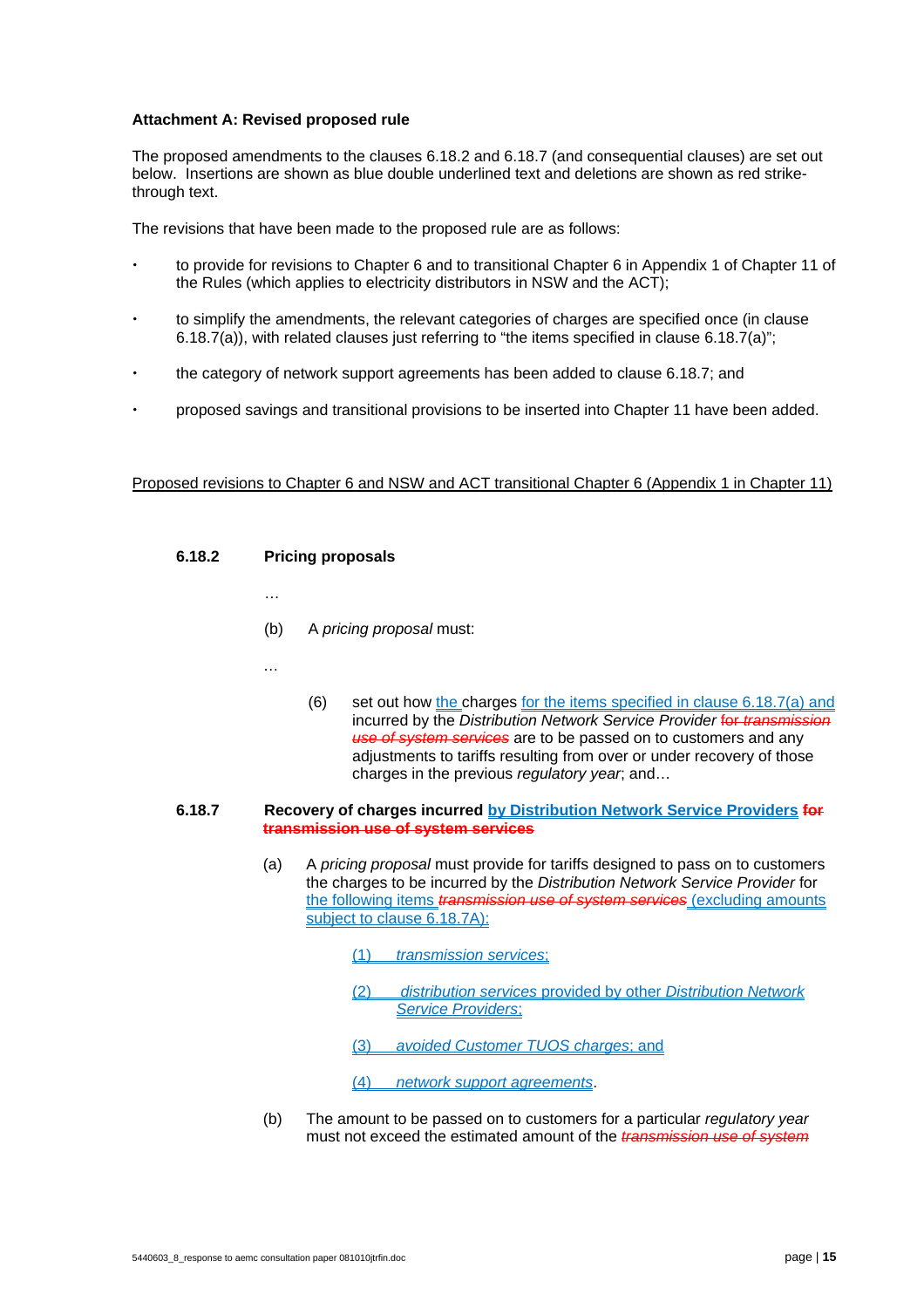charges for the items listed in paragraph (a) for the relevant *regulatory year* adjusted for over or under recovery in the previous *regulatory year*.

- (c) The extent of the over or under recovery is the difference between:
	- (1) the amount actually paid by the *Distribution Network Service Provider* by way of *transmission use of system* charges for the items listed in paragraph (a) in the previous regulatory year; and
	- (2) the amount passed on to customers by way of *transmission use of system* charges for the items listed in paragraph (a) by the *Distribution Network Service Provider* in the previous *regulatory year*.

Other consequential amendments include the following:

## **6.12.1 Constituent decisions**

A distribution determination is predicated on the following decisions by the *AER* (*constituent decisions*):

…

(19) a decision on how the *Distribution Network Service Provider* is to report to the *AER* on its recovery of *transmission use of system* charges for the items specified in clause 6.18.7(a) for each *regulatory year* of the *regulatory control period* and on the adjustments to be made to subsequent *pricing proposals* to account for over or under recovery of those charges; and…

# **6.18.6 Side constraints on tariffs for standard control services**

…

- (d) In deciding whether the permissible percentage has been exceeded in a particular *regulatory year*, the following are to be disregarded:
	- (1) the recovery of revenue to accommodate a variation to the distribution determination under rule 6.6 or 6.13;
	- (2) the recovery of revenue to accommodate pass through of charges for the items specified in clause 6.18.7(a) *transmission use of system* to customers; and…

Chapter 11

## **11.X Rules consequential on the making of National Electricity Amendment (DNSP Recovery of Transmission-related Charges) Rule 2010**

# **11.X.1 Definitions**

For the purposes of this rule 11.X:

**amending Rule** means the National Electricity Amendment (DNSP Recovery of Transmission-related Charges) Rule 2010.